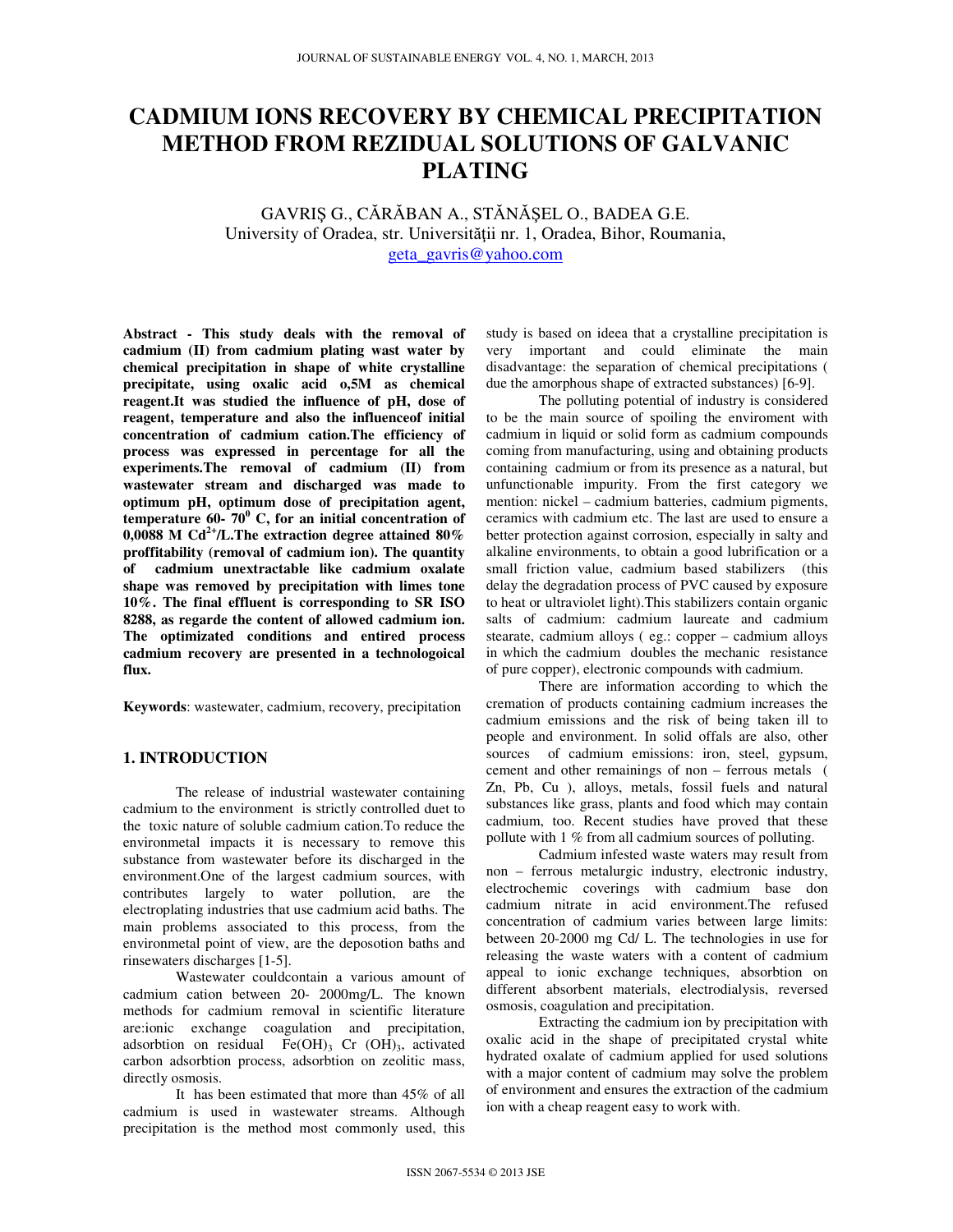#### **2. EXPERIMENTAL**

 For chemical analyses we have used Merck, Fluka, Amex reagents and the following devices: spectrophotometer of atomic absorbtion with flame, AAS Thermo Electron M Series M5 Dual and STAT accessory – atomic capture according to SR ISO 8288, derivatograph Paulik and Erdely 1500 C MOM Budapest, Toledo analytical balance, a device of bidistillation of water, highly precision glassware A+, electrical thermostat drying stove, Merck cadmium standard 1000 mg Cd/ L. The solutions used for the volumetrial analysis had the factor  $F = 1,0000$ .

 The extraction of cadmium ion in the cristalized shape of hydrated cadmium oxalate has many advantajes compared to amorphous formsof cadmium compounds, carbonated hydroxide, or basic cadmium carbonate obtained by precipitation with hydroxides, carbonates or alkaline phosphates.

 The study of recuperative combing out of cadmium ion was made on the solution of 1000 mg Cd/ L (0,088 M ) based upon the cadmium nitrate.

 The solution containing was treated with a solution of oxalic acid 0,5 M at a well defined ratio, with a controlled temperature and pH, under mechanic movement, reaction time – 10 minutes.

 The obtained cadmium oxalate precipitate is crystal-white, a bit decantable and sedimentable.This was filtered and washed with destilled water.The filtered and washing waters were collected in a 250 mL balloon from which there was made the chemical analysis of roasted cadmium. A well determined quantity from the obtained oxalate was dissolved in hydrochloric acid 18%. The obtained solution was passed in a 100mL balloon. The chemical analysis of cadmium cation used complexonometric methods and spectrophotometry of atomic absorbtion with flame ( SAAF).

 The oxalate anion was found out by titration in sulphuric acid environment, at  $80^{\circ}$ C with potassium permanganate 0,1 N.

 Thermogravimetric and thermodiferetial studies confirm the chemical composition of the obtained cadmium oxalate.These studies used a  $1500^{\circ}$ C MOM derivatograph Budapest.

 The studies and researches concerning the treatment of wastewater containing cadmium with the recovery of the cadmium ion have taken into consideration nthe influence of the following parameters:

- the pH of the reaction mass;
- the best quantity of precipitation agent;
- the best temperature for the process;
- the technological flux.

## **3. RESULTS AND DEBATES**

 The process is based upon the following reaction ecuation (precipitation):

## $Cd^{2+} + C_2O_4^{2-} + 2H_2O \rightarrow CdC_2O_4 * 2H_2O \downarrow$  (1)

 The degree of extraction (efficiency) of cadmium ion is calculated using the following relation:

$$
\eta\% = \frac{Cd_{initial}[mg] - Cd_{final}[mg]}{Cd_{initial}}
$$
 (2)

in which:

 $\eta$  = the degree of extraction (efficiency) of cadmium cation in percentage;

 $C_i$  = the concentration of cation expressed in [mg/ L] before the precipitation with oxalic acid;

 $C_f$  = the concentration of cation expressed in [mg/ L] after the precipitation with oxalic acid;

## **a) The study of influence of the pH of the reaction mass**

 The study of influence of the pH of the reaction mass on the efficiency of the degree of the cadmium ion extraction was made upon a well detrmined quantity of solution (25 mL of solution of 1000 mg Cd/ L) to a well determined ratio of precipitation reagent according to the reaction ecuation under mechanic movement, at the temperature of 60-  $65^{\circ}$ C.

 Experimental data concerning the influence of the pH of the extraction in the form of cadmium oxalate are presented in fig.1.We may notice that on the values tested for the pH, one will obtain the same value for the remaining cadmium:56, 733 mg Cd/ L for an extraction efficiency of 43,28%.

 In a graphic presentation of obtained date we can notice that in the interval of the studied pH : 1- 5,5, the pH does not influence the degree of extraction, the maximum efficiency being of 43,28%.

We may therefore consider the best value for pH – 5,5, closet o the neutral value of 7, as being the best for extracting cadmium.

#### **b) The study of the best dose of precipitating reagent**

This study were at pH= 5,5 and 60-70<sup>o</sup>C with increases doses oxalic acid, in excess.

 Experimental data upon the influence of reagent dos eon the efficiency of the degree of the extraction the cadmium ion are presented in fig.1.

From the graphic representation one can notice that the excess of reagent favors the efficiency of the cadmium ion extraction. This is influenced in a positive manner by rising of oxalic acid dose. The degree of extraction is rising according to the rising of oxalic acid dose of 43% (excess of reagent of 10%) till the maximum value obtained  $-79\%$  - correesponding to a large excess of reagent.Rising the dose of precipitation reagent over this value has a bad influence on the value of the best extraction degree that was obtained, this drops 4% when the use of oxalic acid is raised by 1 mL.

 We may therefore consider that the optimum dose of oxalic acid is 0,5 M, 3 mL for an optimum pH of  $5,5$  and a process temperature of  $60 70^0C$ .

The experimental data upon the influence of temperature on the value of the degree of cadmium ion extraction are represented in fig.2. The study was realised at a pH of 5,5 and temperature of  $20^0$ C in the same conditions of movement, decantation and filtration.

The filtered and washing waters were brought to a 250mL balloon.The waste cadmium analysis was made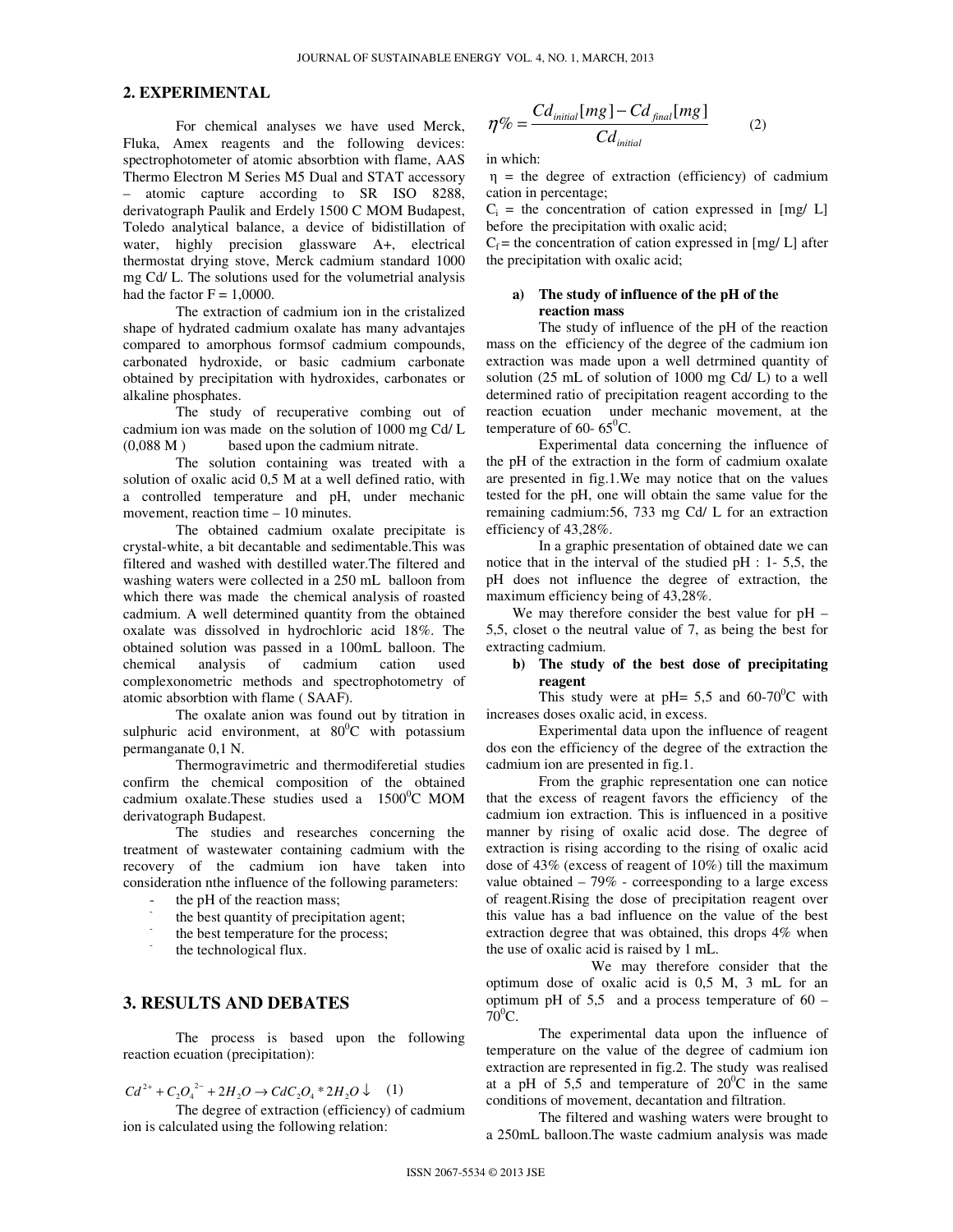using the complexonometric and SAAF methods, the results being aproximately the same.



**Fig.1 Graphic representation of the reagent dose influence [mL] on the efficiency of cadmium ion extraction** 

#### **c) The study of the temperature influence on the extraction efficiency**

The extraction efficiency was calculated according to relation 1 and the experimental data are presented in fig.3.



**Fig.2 The influence of temperature 20<sup>0</sup>C on the degree of cadmium extraction** 

 We may notice from the graphic representation that the extraction efficiency at a temperature of  $20^0C$ rises according to the rise of precipitation reagent dose from 54,54 % to 66,66 % and after that it remains the same.

 We may notice from the graphic representation of efficiencies at a temperature of  $70^0$ C, or  $20^0$ C that the optimum temperature for the cadmium recovery process is that of  $70^{\circ}$ C when a good value of the extractiondegree in the shape of cadmium oxalate, crystal – white and hydrated, is obtained ( fig.3).





## **d) The chemical composition of cadmium oxalate**

The cadmium oxalate precipitate obtained at  $70^0$ C was chemically analised to establish the chemical formula and the hydration water contained.The analysis methods are these presented in the experimental part: complexon III titration  $0,05$  M (factor =1) and SSAF, according to SR ISO 8288. The dried precipitate at  $100^{\circ}$ C to a constant weight was weight using the Toledo balance. The mass of dried precipitate which was analysed was m= 0,1381 grams of cadmium oxalate.

The precipitate was disolved in azotic acid 1:2 vol.The results of complexonometric analysis was closet to that obtained by using the SAAF method. 72,50 mg of cadmium were found a percentage experimental content of 52,5%Cd.

The oxalate anion was analysed by using the permanganometric method, the value obtained being 3,18%.

From the cadmium value obtained it results that the cadmium oxalate dried at  $100^{\circ}$ C is a monohydrate of the  $CdC<sub>2</sub>O<sub>4</sub>$ <sup>x</sup>H<sub>2</sub>O type.

The chemical composition experimentally determined is closet o the theoretic composition:

| <b>Experimental</b><br>composition | <b>Theoretic</b><br>composition |
|------------------------------------|---------------------------------|
| $Cd\% = 52.5$                      | $Cd\% = 52.5$                   |
| $C_2O_4 \% = 40,29$                | $C_2O_4 \% = 40,29$             |
| $H2O$ % = 7.21                     | $H2O$ % = 7,21                  |

The cadmium oxalate obtained at  $20^0C$ corresponds to the  $CdC_2O_4$   $K_{12}O$  type, according to thermogravimetric and thermodifferential studies [10-14].

 Dehidrated cadmium oxalate is decomposed into cadmium oxyde at low temperature 250-  $280^{\circ}$ C, this representing a great energy saving in the utilization of cadmium oxalate as a by – product.

Between  $20-300^{\circ}$ C the cadmium oxalate loses the crystallization water and between  $300-360^{\circ}$ C it turns into cadmium oxyde according to the reaction equation:

$$
CdC_2O_4 \to CdO + CO_2 + CO \tag{3}
$$

The  $CO<sub>2</sub>$  and  $CO$  impurity – cleaned obtained oxyde leaves the system.

Carbonates, basic carbonates and cadmium hydroxides calcinate to cadmium oxyde at temperatures of  $600-700^{\circ}$ C. From these data one may infer that the process undergoes with a reduced electrical energy consuming, and the by- product CdO may be used in the pigment industry, cadmium compounds etc.

#### **4.TECHNOLOGICAL FLUX**

 According to experimental data and the study of improving the recovery of cadmium ion we offer the following technological flux to get cadmium oxalate.

 The fully eliminate the cadmium after the 80% recovery of innitial cadmium we made a percipitation of 10% milk of lime at a pH of 10.The oxalic acid that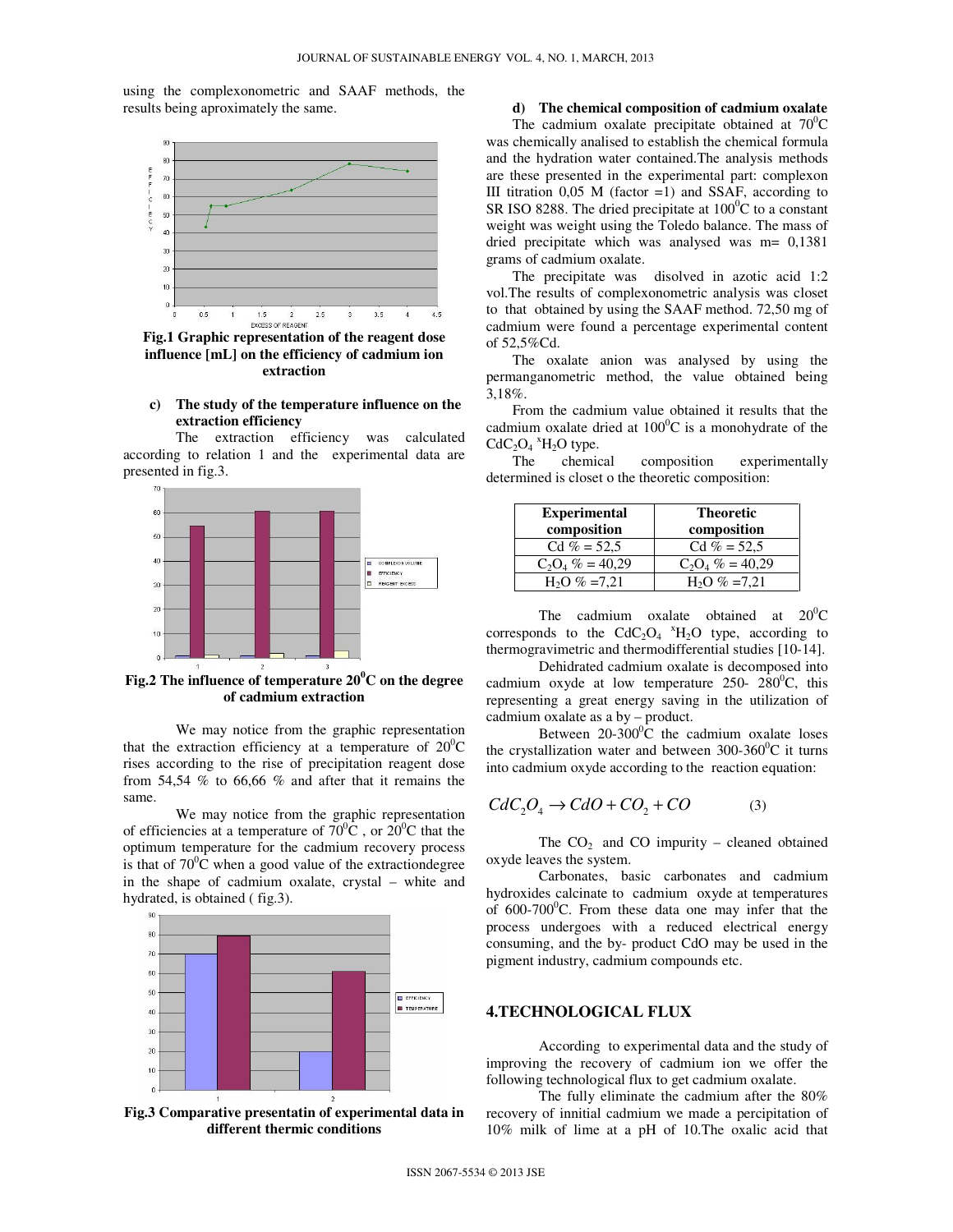remained falls down as calcium hydrated oxalate and cadmium hydroxyde.

The reactions resulting by precipitating the  $Cd^{2+}$ ion Ca  $(OH)_2$  and by neutralizing the excess of oxalic acid are:

$$
Cd(NO3)2 + Ca(OH)2 \rightarrow Cd(OH)2 + Ca(NO3)2(4)
$$
  
H<sub>2</sub>C<sub>2</sub>O<sub>4</sub> + Ca(OH)<sub>2</sub> \rightarrow CaC<sub>2</sub>O<sub>4</sub> \* 2H<sub>2</sub>O  $\downarrow$  +H<sub>2</sub>O(5)

The slime resulted contains Cd  $(OH)_2$  and Ca  $(OH)_2$  and the waste discharged solution is according to the standards SR ISO 8288 concerning the accepted quantity of cadmium ( under 1 mg Cd/ L) see in fig.4.

 The discharges solution containing cadmium ions is treated with  $H_2C_2O_2$ - 0,5 M under continuous movement, 300 rotations / minute for 10 minutes at  $60^{\circ}$ C. The crystal – white precipitate which is obtained is left to fall down then it is filtered and washed. The washing waters are collected into a reaction bowl and neutralized with Ca  $(OH)_2$  10% till a pH of 8,5- 9 [15].

 The slime resulted is retained, the waste waters are discharged according to the standards of quality SR ISO8288.

## **5.CONCLUSIONS**

 The extraction of cadmium ion with a 80% efficiency in the optimum conditions ensures the

- obtaining of crystalized insoluble precipitates of monohydrated cadmium oxalate. The crystalized form is stable in air, carbon dioxyde and light as compared to amorphous forms known for hydroxydes, carbonates, basic cadmium carbonates. The process of recovery discharging as metal oxalate for the cadmium ion from different discharged products presents the following advantages:
	- the speed for falling down, filtration, washing is obviously superio than that for the amorphous shapes;
	- reduced and compact volume for the precipitate;
	- low consume of energy for the many usage byproducts when being processed: eg. cadmium oxyde;
	- the processing of the initially obtained oxalate in different cadmium salts;
	- economically easily accesible precipitation reagent ( synthesis, price, transport, chemical stability);
	- i tis easy to obtain the optimum value for pH by using certain substances, as well as the right dose of oxalic acid and temperature, if necessary;
	- the crystall cadmium oxale can be easily turned into pure oxyde at low temperature (arround  $350^0$ C) or it can be used for other applications.



**Fig.4 Technological flux of cadmium recovery from waste solutions in the shape of monohydrated cadmium oxalate**